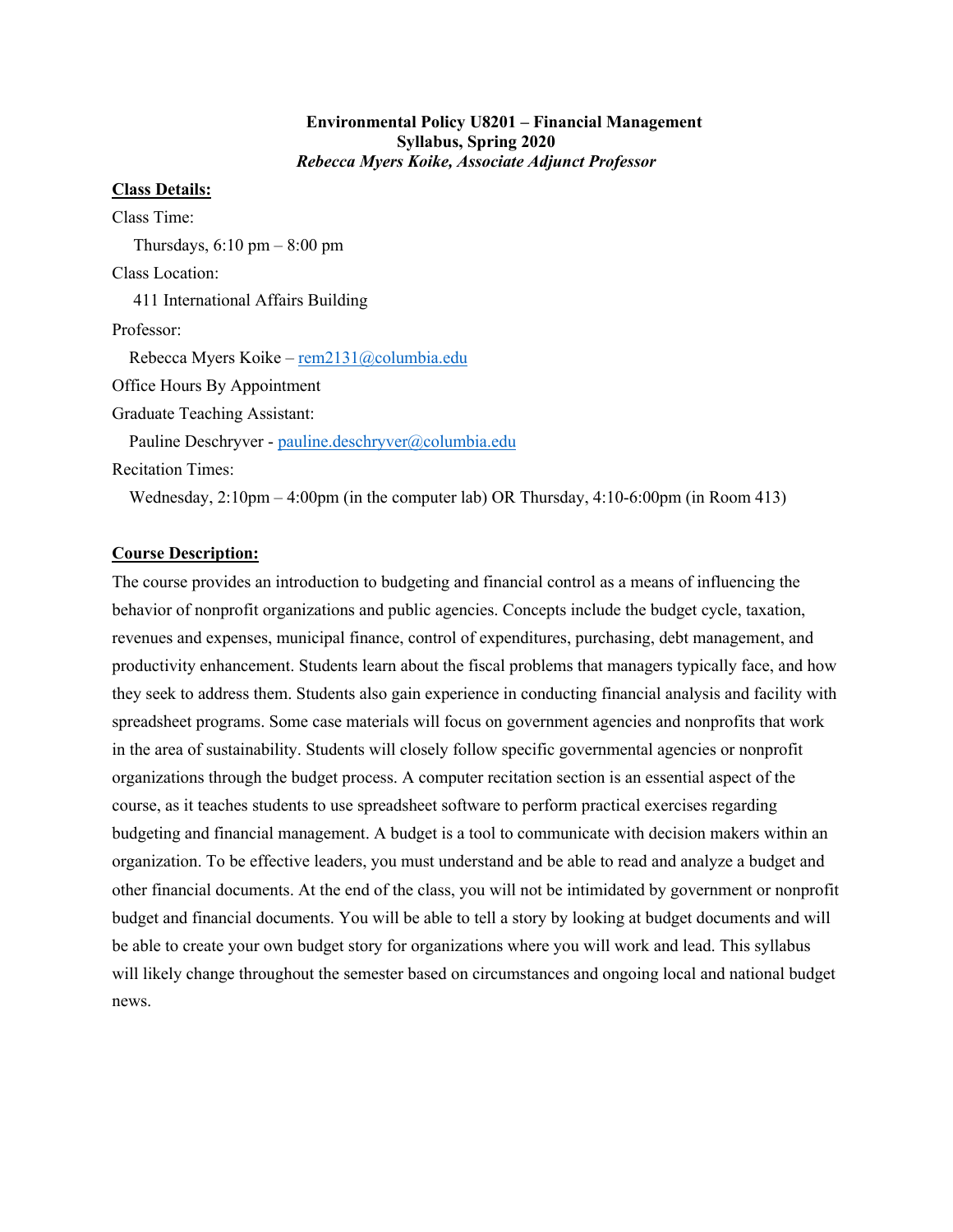# **Required Texts: Available in Lehman Library**

- Finkler, Steven A., Calabrese, Purtell, and Smith, *Financial Management for Public, Health and Not-for-Profit Organizations*, 6<sup>th</sup> Edition, Upper Saddle River, New Jersey, Pearson Education, Inc. o *Please note: the 4th or 5th Editions would work as well*
- Chen, Greg G., Weikart, Lynne A., Williams, Daniel W., *Budget Tools: Financial Methods in the Public Sector,* 2nd Edition, Washington, DC, CQ Press, 2015, ISBN-978-1-4833-0770-1

# **Week 1: January 20 – 24, 2020**

- Class, Thursday, January 23: Introductions, Syllabus Review, The Craft of Budgeting Part 1
- No Recitation this week

# **Week 2: January 27 – 31, 2020**

- Class, Thursday, January 30: The Craft of Budgeting, Part 2 *Read: Memos to the Governor: An Introduction to State Budgeting, Memo 3: Preparing the Executive Budget (on Courseworks)*
- Recitation, Getting Familiar with Excel *Complete: Budget Tools, Appendix B, Exercises 1 - 10*

# **Week 3: February 3 – 7, 2020**

- Class, Thursday, February 6: Additional Budgeting Concepts: Organizing Data
	- *Introduction of Memo 1: Proposing a New Program (due by 6pm on Thursday, February 13) Read Financial Management, Chapter 2: Planning for Success: Budgeting*
- Recitation, Excel Tools

*Complete: Financial Management Problems 2-17 through 2-20 Complete: Budget Tools, Appendix B, Problem Set 1 and 2*

### **Week 4: February 10-14, 2020**

- Class, Thursday, February 13, 2020: Understanding Costs
	- *Memo 1 Due*

*Read Financial Management, Chapter 4, Pages 125 - 136: Understanding Costs*

• Recitation: Additional Concepts and Organizing Data

*Complete: Budget Tools, Module 3, Assignments 1 - 3*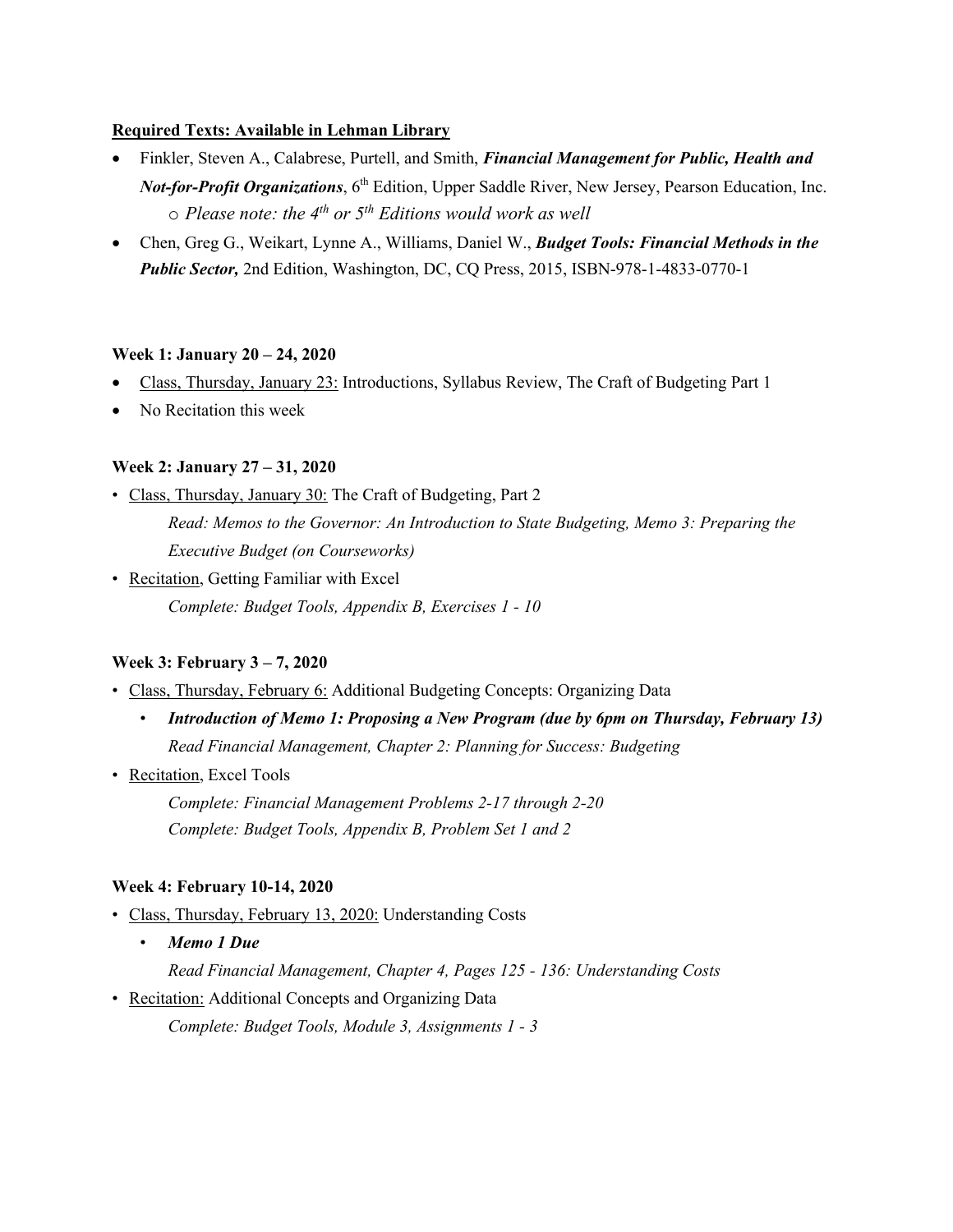#### **Week 5: February 17-21, 2020**

• Class, Thursday, February 20: NO CLASS THIS WEEK

*Read: A Budgeting Guide for Local Government, Chapter 7: Planning and budgeting for capital improvements (on Courseworks)*

• Recitation: Capital Budgeting *Complete: Financial Management Exercises 5-11 through 5-20*

### **Week 6: February 24 – 28, 2020**

• Class, Thursday, February 27: Capital Budgeting

*Introduction of Memo 2 (due by 6pm on Thursday, March 5) Introduction of methodology of Oral Midterm (to be given in class on March 12)* 

Recitation: Prepare for Memo and Midterm Presentation

### **Week 7: March 2 – 6, 2020**

- Class, Thursday, March 5: Breakeven Analysis *Read: Financial Management, Chapter 4, Pages 137 - 145: Breakeven Analysis*
- Recitation: Breakeven Analysis

*Complete Financial Management Problems 4-33, 4-34, 4-41, and 4-45 Complete: Budget Tools, Module 4, Assignments 1-4*

#### **Week 8: March 9 – 13, 2020**

- Class, Thursday, March 12: Midterm Presentations
- No Recitation this week

#### **Week 9: March 16 – 20, 2020**

• Spring Break

#### **Week 10: March 23 – 27, 2020**

• Class, Thursday, March 26: The Public Budget Cycle

*Read: Memos to the Governor: An Introduction to State Budgeting, Memo 5: Budget Tactics: Laying the Groundwork for Adoption on Courseworks*

- *Read: Budget Tools, Module 11: The Budget Document*
- Recitation: The Budget Document

*Complete: Budget Tools, Module 11, Assignments 1-4 (written submission required)*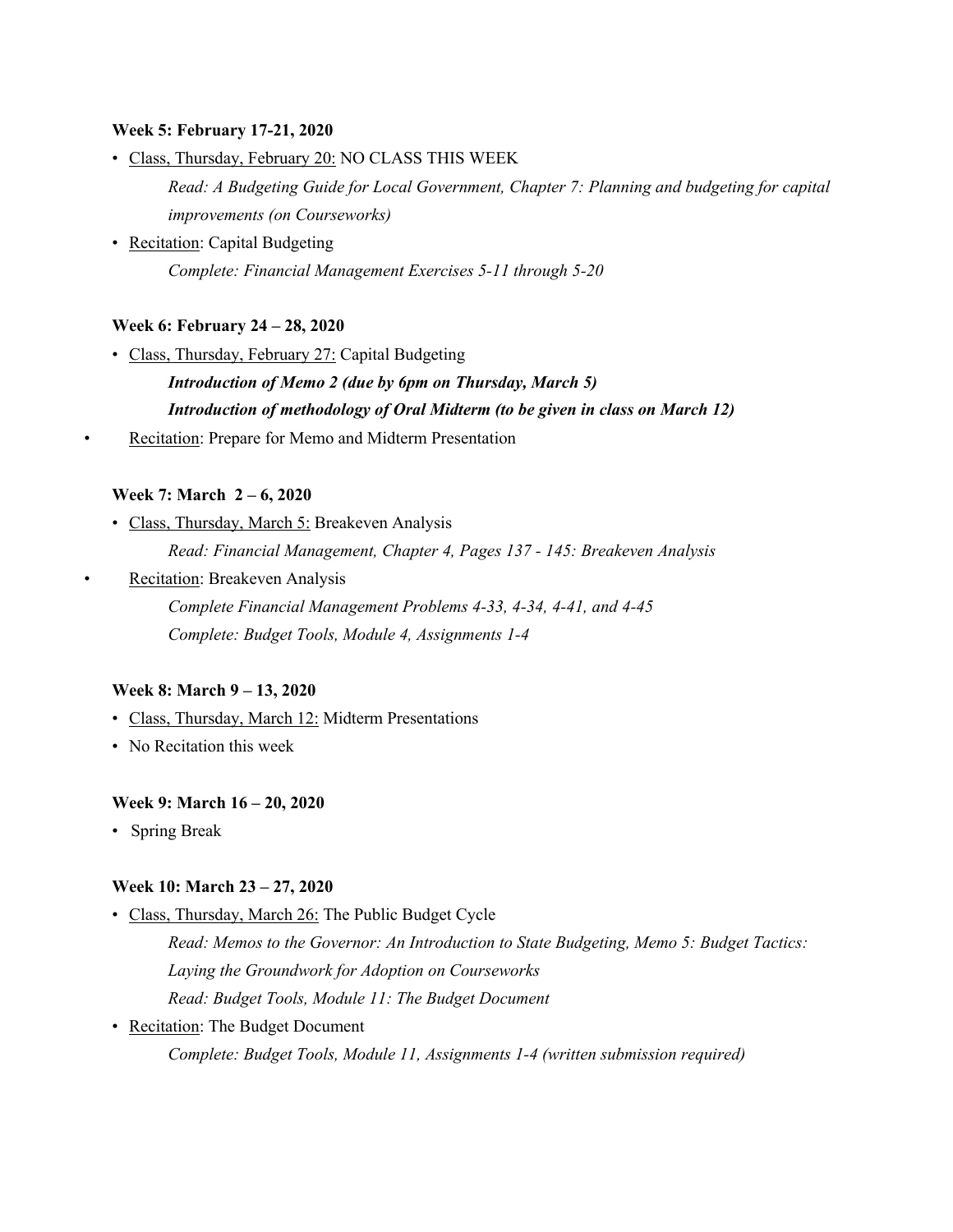# **Week 11: March 30 – April 3, 2020**

• Class, Thursday, April 2: Managing Short-Term Resources and Obligations

*Introduction of Memo 3: Budget Reductions (due by 6pm on Thursday, April 9) Introduction of methodology of Oral Final Exam (to be given in class on Thursday, April 30) Read: Financial Management, Chapter 7, Managing Short Term Resources and Obligations*

• Recitation: Short-Term Resources and Obligations *Complete Financial Management Problems 7-29 through 7-32*

# **Week 12: April 6 – 10, 2020**

- Class, Thursday, April 9: Accountability and Control
- Recitation: Accountability and Control *Complete Budget Tools, Module 17, Assignments 2 – 3 and Module 19, Assignments 2-4*

# **Week 13: April 13 – 17, 2020**

- Class, Thursday, April 16: Reporting Results: Taking Stock of Where You Are *Read: Financial Management, Chapter 10: Reporting the Results of Operations*
- Recitation: Accountability and Control *Complete: Financial Management Problems 10-14 and 10-15*

### **Week 14: April 20 – 24, 2020**

- Class, Thursday, April 23: Reporting Results of Operations: Activity and Cash Flow
- Recitation: Review and Preparation for Final Exam

### **Week 15: April 27 – May 1, 2020**

- Class, Thursday, April 30: Final Exam Presentations
- No Recitation this week